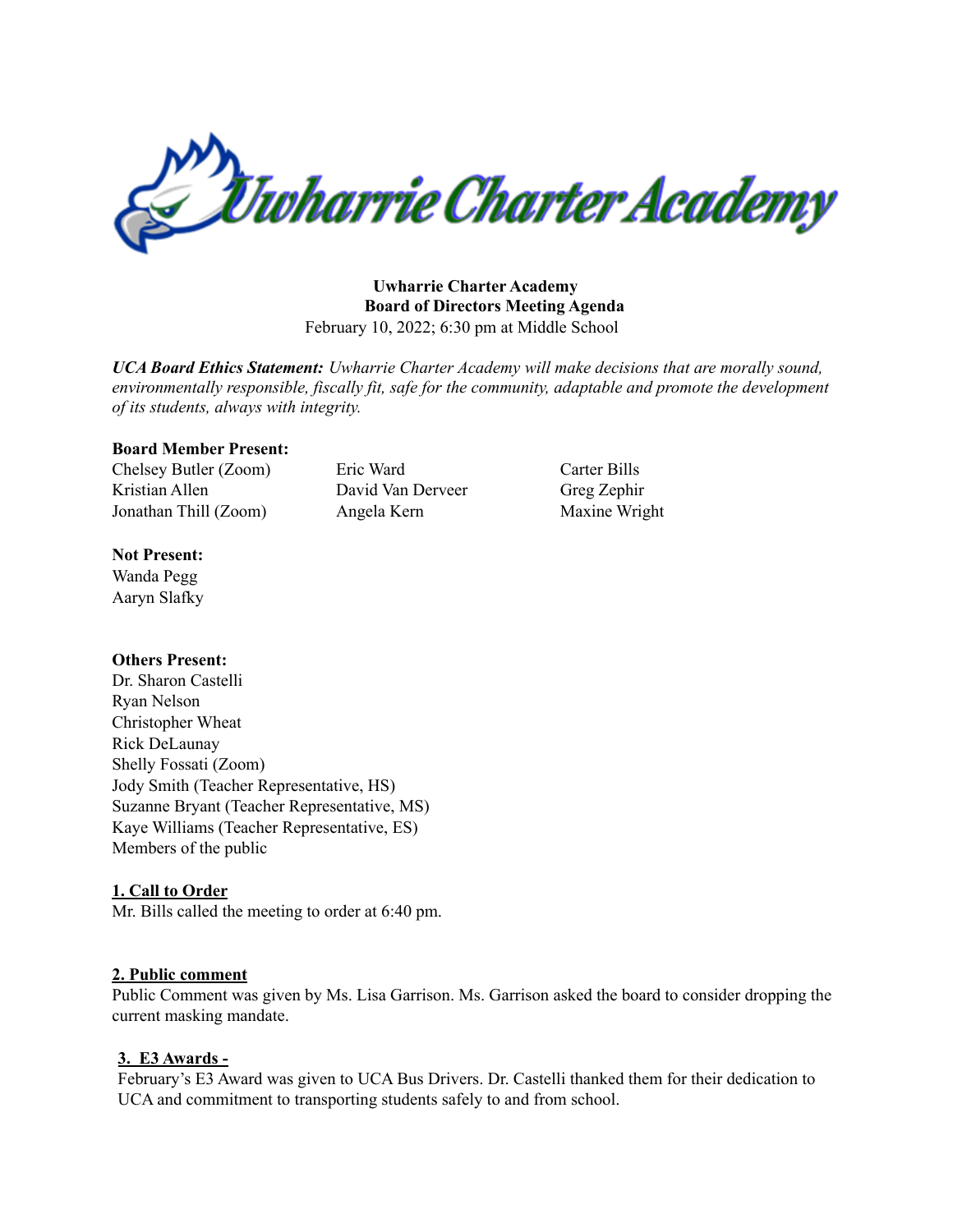**4. Consent agenda -** Superintendent's Report, Assistant Superintendent Report, Treasurer's Report, CFO Report, January 13, 2021 Minutes (*vote needed*) - A motion was made by Ms. Allen, seconded by Mr. Van Derveer, to approve the consent agenda. Vote taken by roll call. All in favor. None opposed. Motion carried.

## **6. Finance/Facilities (30 minutes)**

1. Finance Committee Report

2. Additional Hire for Middle School - ISS Coordinator/intervention (*vote needed)* A motion was made by Mr. Ward, seconded by Ms. Allen to approve the addition of an ISS Coordinator/ Intervention position. Vote taken by roll call. All in favor. None opposed. Motion carried.

3. Bond Issuance Update

# **7. Governance (10 minutes)**

1. Governance Committee Report

2. Naming of Career Academy (*vote needed*) – A motion was made by Ms. Allen seconded by Dr. Kern, to approve the naming of Uwharrie Careers Academy. Vote taken by roll call. All in favor. None opposed. Motion carried.

### 8**. Academic Excellence** (30 minutes)

1. Academic Excellence Committee Report - Dr. Kern shared updates with the board regarding the academic excellence committee and provided walkthrough dates.

2. COVID-19 Update: Dr. Castelli shared with the board that Randolph County's current COVID-19 positive rate is comparable to surrounding counties. The updated North Carolina tool kit has been sent out to all administrators. The guidance says that individual contract tracing is no longer recommended for K-12 schools. Guidance will be effective February 21, 2022.

3. UCA mask/quarantine update (*voted needed*) - A motion was made by Mr. Bills, seconded by Mr. Van Derveer, to approve the adoption of the N.C Toolkit effective February 21, 2022. Vote taken by roll call. All in favor. None opposed. Motion carried.

### **9. Other Business/New Business**

Dr. Castelli shared that UCA's Charter Renewal interview will take place on Friday, March 4. All board members are invited to attend, it is requested that at least five board members be in attendance.

# **10. Closed Session – Personnel GS143-318.11 (a)(6)**

A motion was made by Mr. Ward, seconded by Ms. Wright, to go into Closed Session as notified in the Agenda for the reason of discussion around Personnel GS143-318.11 (a)(6). Vote taken by roll call. All in favor. None opposed. Motion carried.